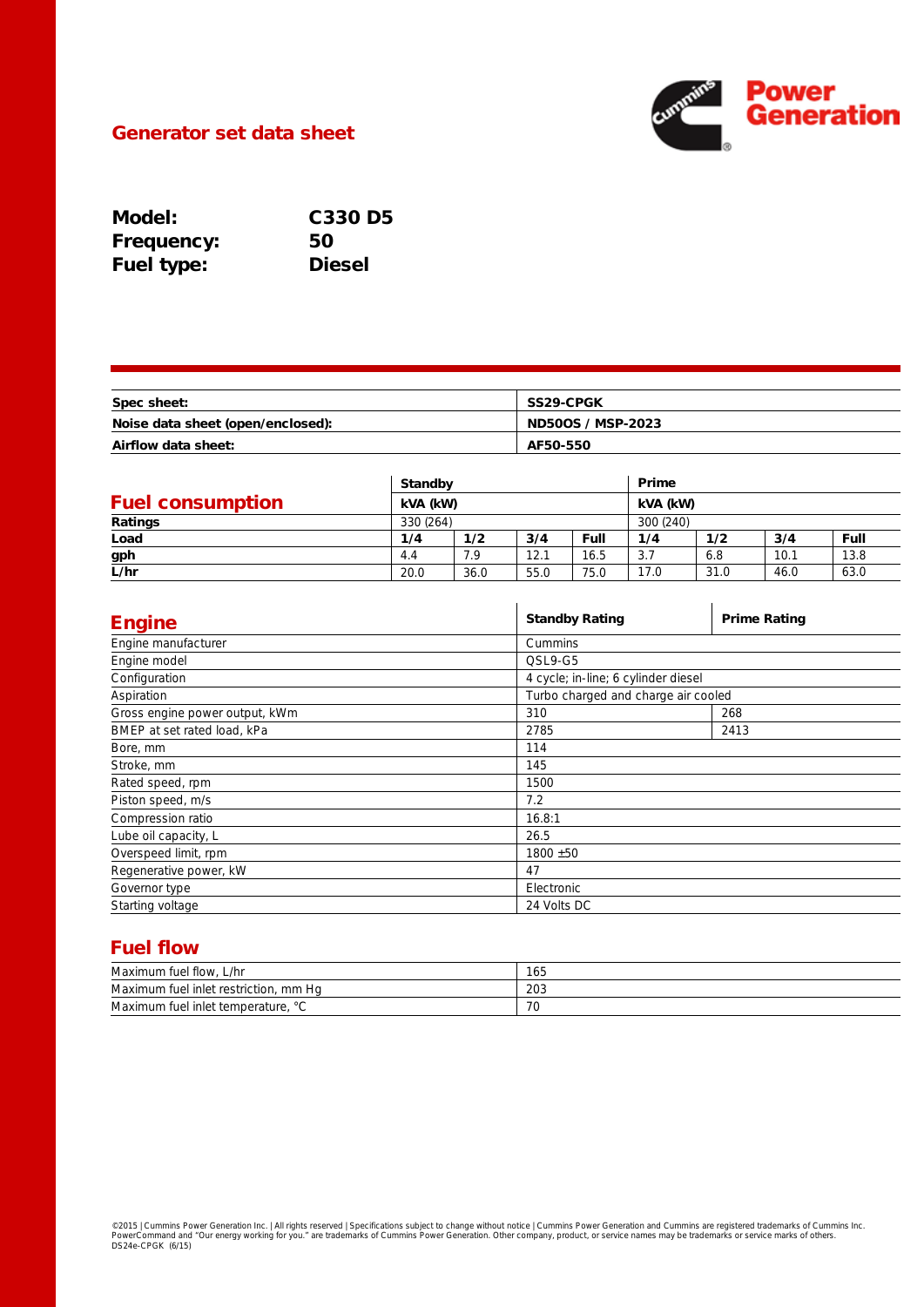| Air                                  | <b>Standby Rating</b> | <b>Prime Rating</b> |
|--------------------------------------|-----------------------|---------------------|
| Combustion air, $m^3/m$ in           | 20.30                 | 18.70               |
| Maximum air cleaner restriction, kPa | 6.2                   |                     |

## Exhaust

| Exhaust gas flow at set rated load, $m^3/m$ in | 53.0 | $-44.7$ |
|------------------------------------------------|------|---------|
| Exhaust gas temperature, °C                    | 560  | 500     |
| Maximum exhaust back pressure.<br>kPa          | 10.2 |         |

# Standard set-mounted radiator cooling

| Ambient design, °C                                                     | 50    |      |  |
|------------------------------------------------------------------------|-------|------|--|
| Fan load, kW <sub>m</sub>                                              | 10    |      |  |
| Coolant capacity (with radiator), L                                    | 15    |      |  |
| Cooling system air flow, m <sup>3</sup> /sec @ 12.7 mmH <sub>2</sub> O | 7.93  |      |  |
| Total heat rejection, Btu/min                                          | 10190 | 8415 |  |
| Maximum cooling air flow static restriction mm $H_2O$                  | 19.1  |      |  |

| <b>Weights*</b>     | Open | <b>Enclosed</b> |
|---------------------|------|-----------------|
| Unit dry weight kgs | 2346 | 4095            |
| Unit wet weight kgs | 2570 | 4734            |

\* Weights represent a set with standard features. See outline drawing for weights of other configurations.

| <b>Dimensions</b>                   | Length | Width | Height |
|-------------------------------------|--------|-------|--------|
| Standard open set dimensions mm     | 3135   | 1100  | 1928   |
| Enclosed set standard dimensions mm | 4254   | 1424  | 2215   |

## Genset outline

### Open set



#### Enclosed set



Outlines are for illustrative purposes only. Please refer to the genset outline drawing for an exact representation of this model.

©2015 | Cummins Power Generation Inc. | All rights reserved | Specifications subject to change without notice | Cummins Power Generation and Cummins are registered trademarks of Cummins Inc.<br>PowerCommand and "Our energy wo